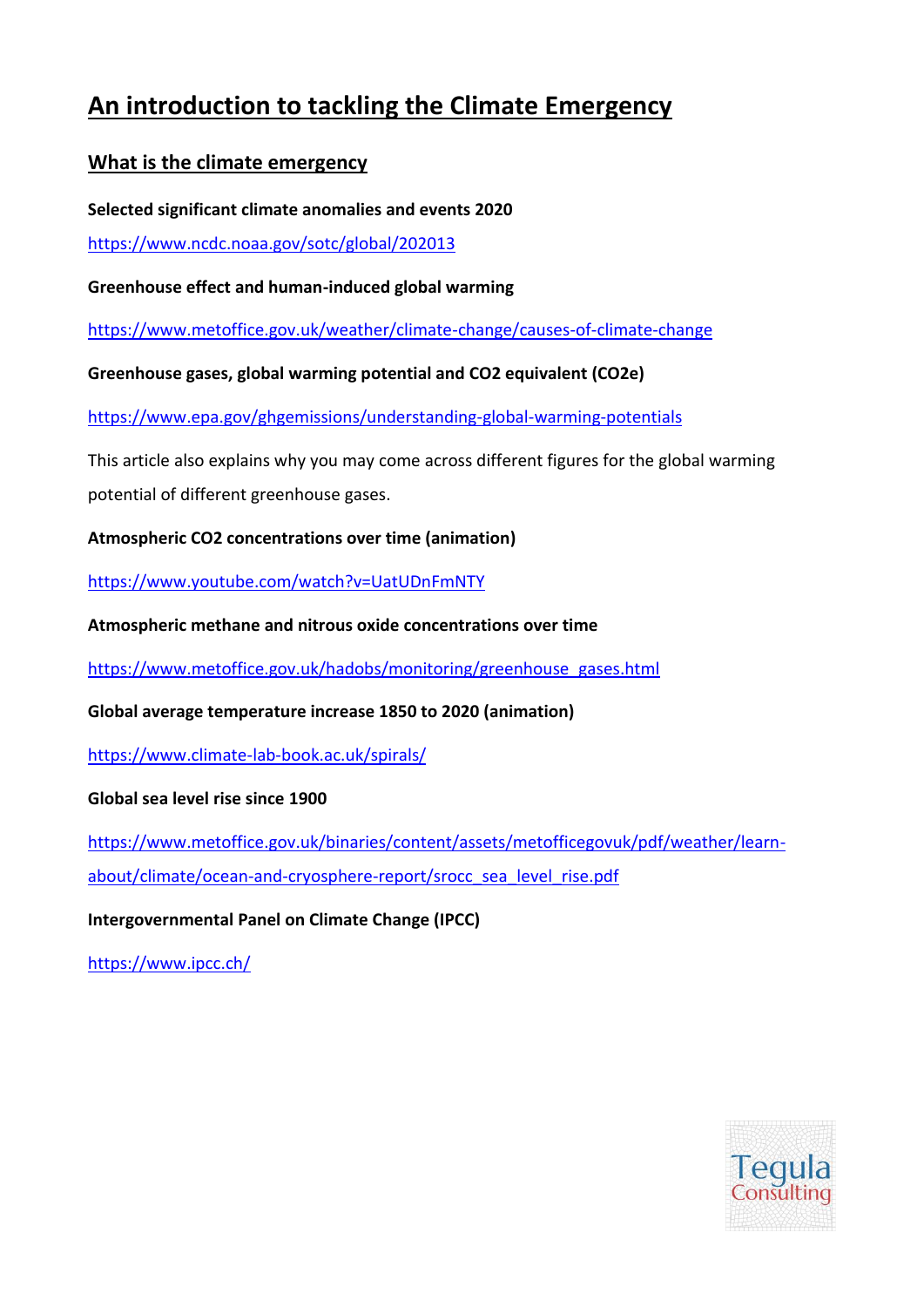# **Climate policy from global to local**

## **Paris Agreement**

<https://unfccc.int/process-and-meetings/the-paris-agreement/the-paris-agreement>

## **IPCC Special Report: Global Warming of 1.5C**

<https://www.ipcc.ch/sr15/>

You Tube video

[https://www.youtube.com/watch?v=rVjp3TO\\_juI](https://www.youtube.com/watch?v=rVjp3TO_juI)

**Global greenhouse gas emissions and warming scenarios**

<https://ourworldindata.org/co2-and-other-greenhouse-gas-emissions>

**Climate Change Committee Progress Report to Parliament, 2020**

[https://www.theccc.org.uk/publication/reducing-uk-emissions-2020-progress-report-to-](https://www.theccc.org.uk/publication/reducing-uk-emissions-2020-progress-report-to-parliament/)

[parliament/](https://www.theccc.org.uk/publication/reducing-uk-emissions-2020-progress-report-to-parliament/)

**Climate Change Committee Progress Report to Parliament, 2021**

<https://www.theccc.org.uk/publication/2021-progress-report-to-parliament/>

**BEIS UK emissions 1990 to 2019**

[https://www.gov.uk/government/statistics/final-uk-greenhouse-gas-emissions-national-statistics-](https://www.gov.uk/government/statistics/final-uk-greenhouse-gas-emissions-national-statistics-1990-to-2019)[1990-to-2019](https://www.gov.uk/government/statistics/final-uk-greenhouse-gas-emissions-national-statistics-1990-to-2019)

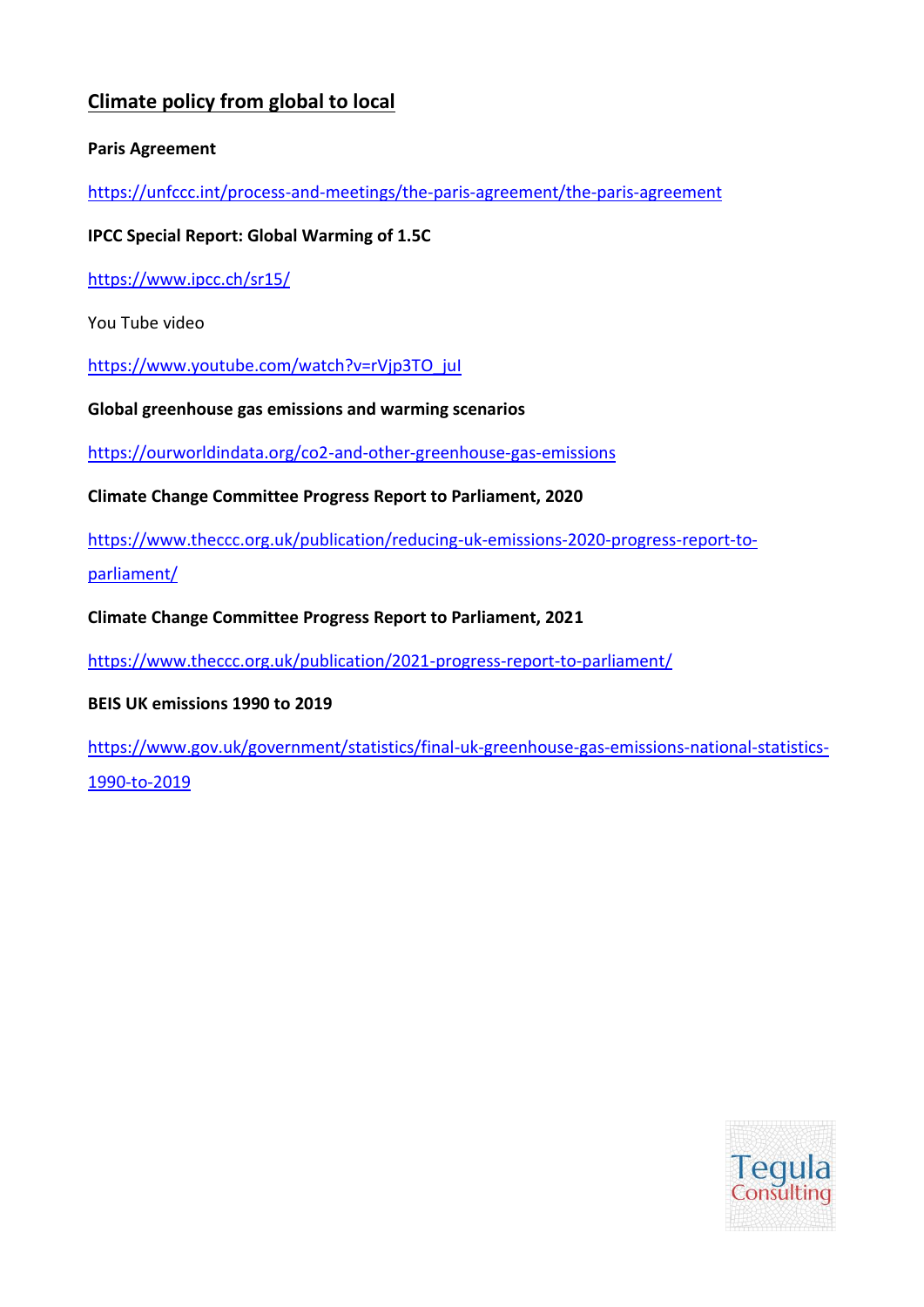# **The local governance of net zero**

## **Climate Change Committee Report: Local authorities and the sixth carbon budget**

<https://www.theccc.org.uk/publication/local-authorities-and-the-sixth-carbon-budget/>

## **Cotswold District Council Climate Emergency Strategy**

[https://www.cotswold.gov.uk/environment/climate-action/cotswold-climate-and-ecological](https://www.cotswold.gov.uk/environment/climate-action/cotswold-climate-and-ecological-emergencies/)[emergencies/](https://www.cotswold.gov.uk/environment/climate-action/cotswold-climate-and-ecological-emergencies/)

## **Sefton Council Climate Emergency Strategy**

[https://www.sefton.gov.uk/environmental-protection/energy-and-environment/climate](https://www.sefton.gov.uk/environmental-protection/energy-and-environment/climate-emergency/strategy-implementation-plan-and-reports/)[emergency/strategy-implementation-plan-and-reports/](https://www.sefton.gov.uk/environmental-protection/energy-and-environment/climate-emergency/strategy-implementation-plan-and-reports/)

## **Oxford City Council Zero Emission Zone**

[https://www.oxford.gov.uk/info/20299/air\\_quality\\_projects/1305/oxford\\_zero\\_emission\\_zone\\_z](https://www.oxford.gov.uk/info/20299/air_quality_projects/1305/oxford_zero_emission_zone_zez)

[ez](https://www.oxford.gov.uk/info/20299/air_quality_projects/1305/oxford_zero_emission_zone_zez)

## **Stoke-on-Trent District Heat Network**

[https://www.makeitstokestaffs.co.uk/news/read/2019/09/work-starts-on-stoke-on-trents](https://www.makeitstokestaffs.co.uk/news/read/2019/09/work-starts-on-stoke-on-trents-sustainable-heating-network-b383)[sustainable-heating-network-b383](https://www.makeitstokestaffs.co.uk/news/read/2019/09/work-starts-on-stoke-on-trents-sustainable-heating-network-b383)

**Swansea City Council Homes as Power Stations**

<https://www.swanseabaycitydeal.wales/projects/homes-as-power-stations/>

# **Nottingham City Council Workplace Parking Levy**

[https://www.forbes.com/sites/carltonreid/2019/10/17/nottinghams-workplace-parking-levy](https://www.forbes.com/sites/carltonreid/2019/10/17/nottinghams-workplace-parking-levy-creates-jobs-cuts-car-use-and-slashes-pollution/)[creates-jobs-cuts-car-use-and-slashes-pollution/](https://www.forbes.com/sites/carltonreid/2019/10/17/nottinghams-workplace-parking-levy-creates-jobs-cuts-car-use-and-slashes-pollution/)

# **Chelmsford City Council tree planting programme**

<https://www.chelmsford.gov.uk/news/help-plant-thousands-of-trees-in-chelmsford/>

#### **Exeter City Council Passivhaus Scheme**

<https://news.exeter.gov.uk/stunning-new-passivhaus-council-homes-unveiled-in-exeter/>

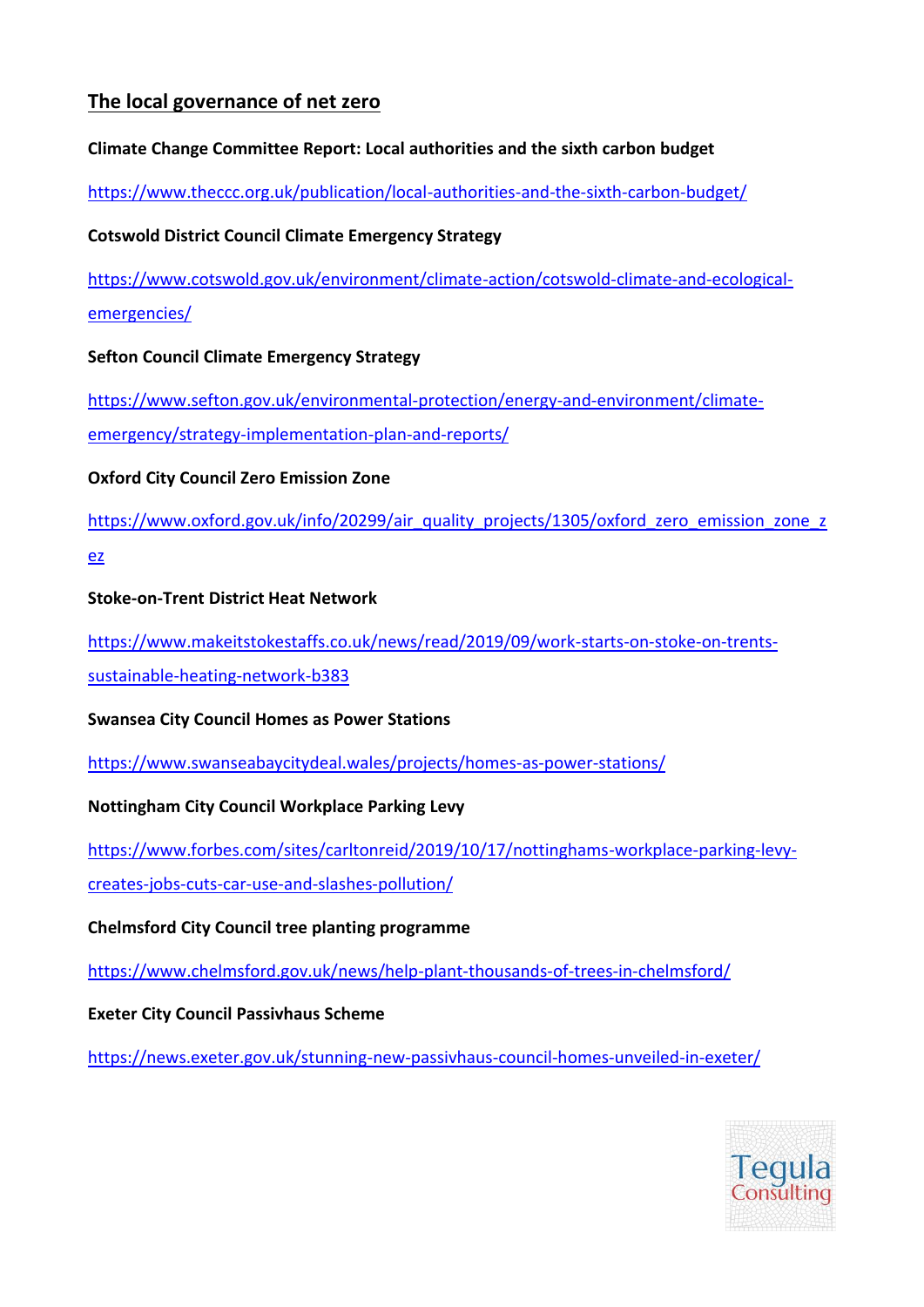## **Shetland Islands Council Fair Food Policy**

[https://www.shetland.gov.uk/community/shetland-](https://www.shetland.gov.uk/community/shetland-partnership/4?documentId=299&categoryId=20043)

[partnership/4?documentId=299&categoryId=20043](https://www.shetland.gov.uk/community/shetland-partnership/4?documentId=299&categoryId=20043)

#### **Reading Borough Council Food Waste Collection**

<https://www.reading.gov.uk/environment/waste-and-recycling/food-waste-collection/>

Also answer to a question at Council setting out projected savings from the scheme (Qu.2)

[https://democracy.reading.gov.uk/documents/s16547/Item%205%20-](https://democracy.reading.gov.uk/documents/s16547/Item%205%20-%20Questions%20from%20Members%20of%20the%20Public.pdf)

[%20Questions%20from%20Members%20of%20the%20Public.pdf](https://democracy.reading.gov.uk/documents/s16547/Item%205%20-%20Questions%20from%20Members%20of%20the%20Public.pdf)